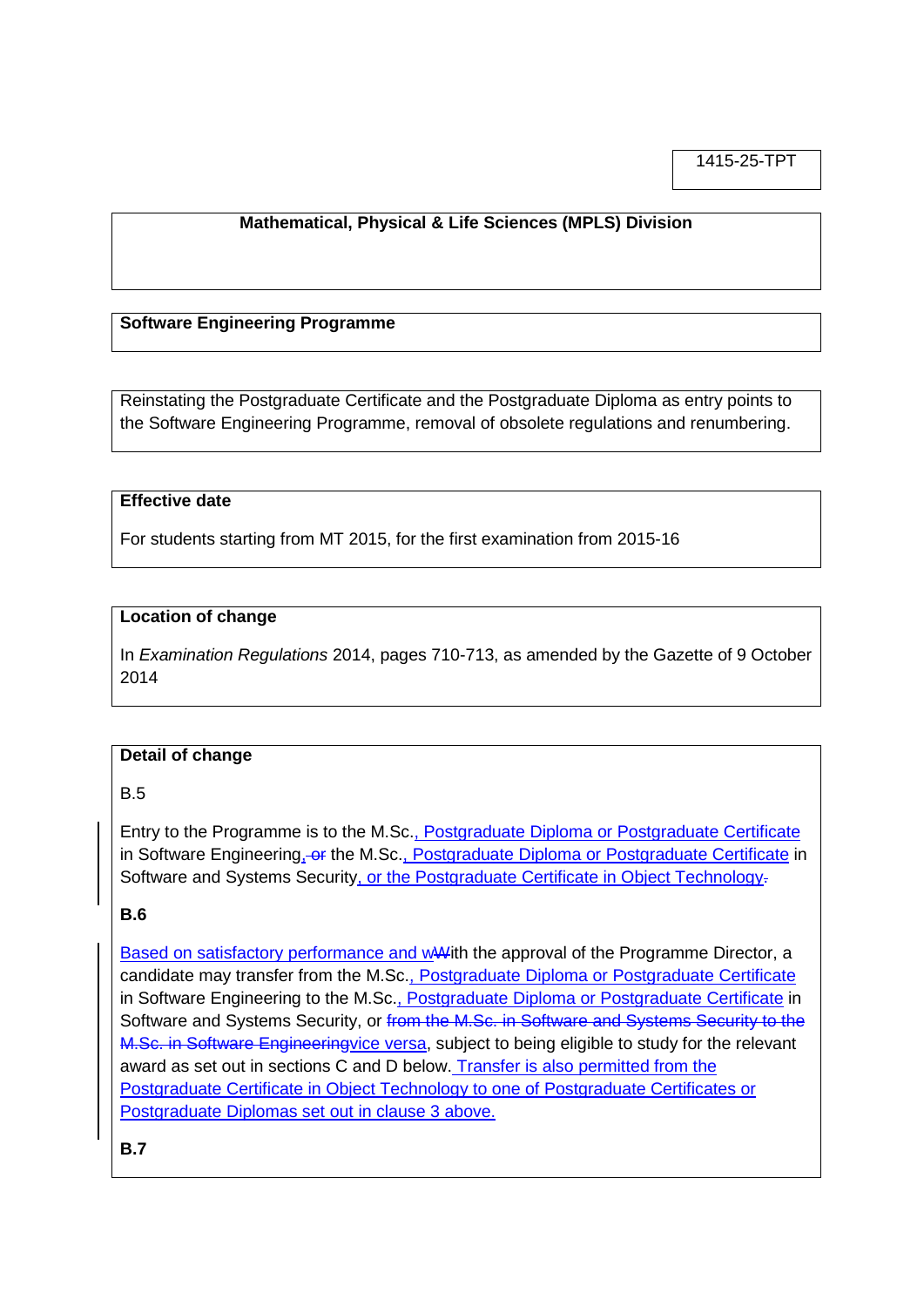Based on satisfactory performance and wWith the approval of the Programme Director, a candidate for the M.Sc. in Software Engineering or for the M.Sc. in Software and Systems Security may be awarded one of the Postgraduate Certificates or Postgraduate Diplomas set out in clause 3 above, or a candidate for the Postgraduate Diploma in in Software Engineering or Software and Systems Security may be awarded one of the Postgraduate Certificates set out in clause 3 above, subject to such a candidate having satisfied the criteria for the award of the relevant Postgraduate Certificate or Postgraduate Diploma as set out in sections C and D below.

# **D. 12**

Students on the Register shall enter for the examination for the award of the M.Sc., unless they have been given approval under clause 7 above to be awarded one of the Postgraduate Certificates or Postgraduate Diplomas.

# D.123

Schedules A-C of modules will be published at http://www.cs.ox.ac.uk/softeng/handbook/schedules.html. If insufficient students register for a module the Programme Director may make the decision not to offer that module.

# D.134

Every candidate will be required to satisfy the examiners in the following:

## D. 145

Provided the Supervisory Committee is satisfied that a candidate has undertaken equivalent study, of an appropriate standard, normally at another institution of higher education, the committee shall have the discretion to permit the candidate to be exempted from attending, and submitting the written assignment for, modules chosen from Schedule A, B, or C, as required under clause  $123$  above as follows:

## D. 156

Candidates may be required to attend a viva voce examination as part of the examination for each award at the discretion of the examiners.

## D. 167

The examiners may award a distinction for excellence in the whole examination for each award.

# D. 178

Candidates who fail to satisfy the examiners in the assignments under clause 134 above may be permitted to resubmit work in respect of part or parts of the examination which they have failed for examination on not more than one occasion which shall normally be within one year of the initial failure. No written assignment shall be submitted to the examiners on more than one occasion.

## E.189

If a candidate who was awarded of one of the Postgraduate Certificates or Postgraduate